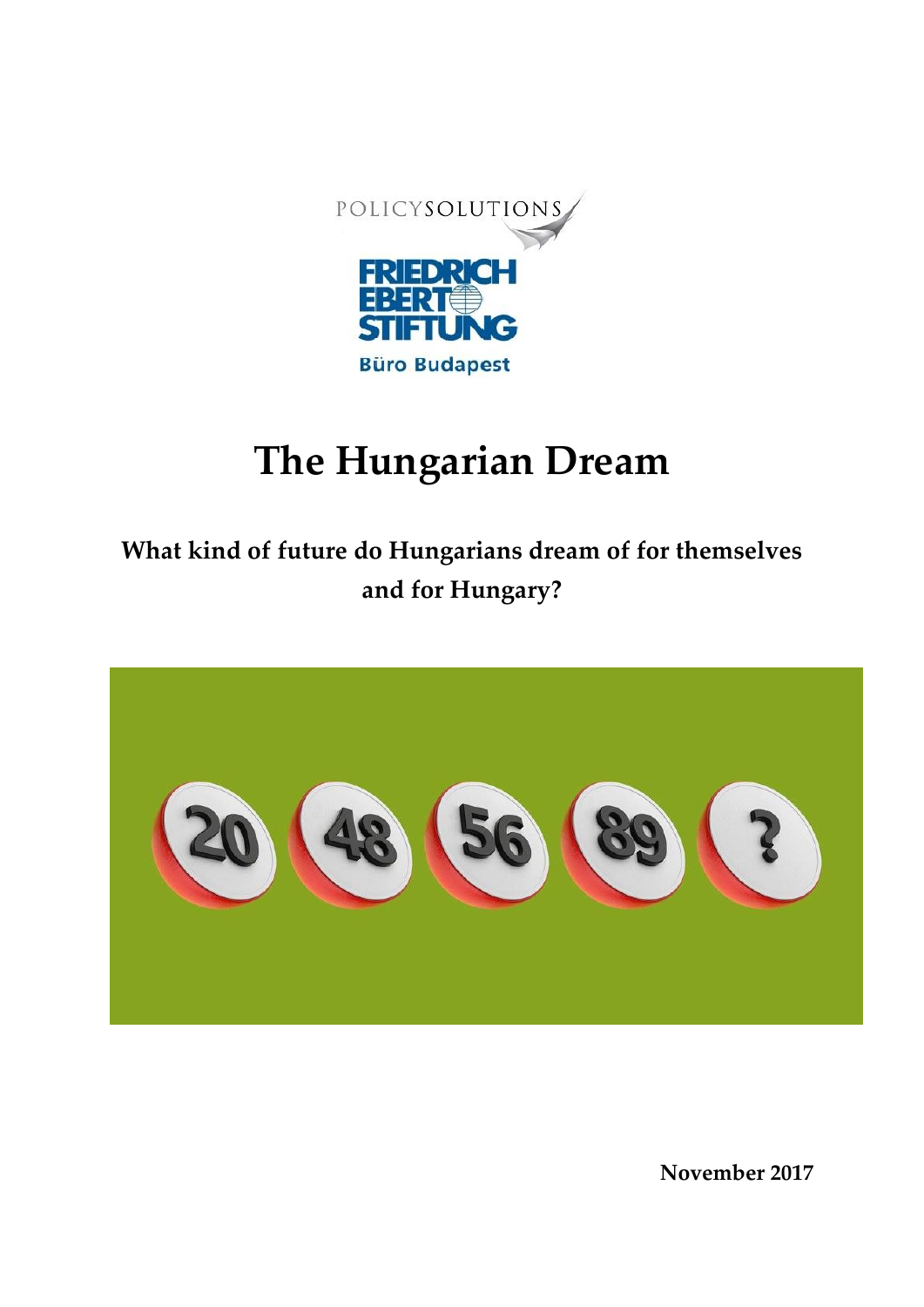

## **Executive Summary**

-

**The American dream. Everyone knows this concept.** According to the American national ethos, everyone in the US has the chance to make their own luck regardless of ethnicity, social background, skin colour, or religious affiliation. They can pull themselves up by the bootstraps, earn a decent salary, and even become wealthy. As the US Declaration of Independence puts it, everyone has the right to the pursuit of happiness. Illustrative examples from real life along with hundreds of Hollywood films relentlessly propagate the chance to realise the American dream: They show how penniless immigrants turned into billionaires, dispossessed individuals became successful persons who realised their aspirations, or how a "skinny African-American kid" rose to the presidency of the United States.

The idea underlying the American dream is that the **US institutional structure, liberal democracy, the rule of law, and liberty pave the way and provide opportunities for those who are talented and work hard.** And even though these days roughly half of Americans no longer subscribe to the American dream, the myth, the vision, and the common goal persist in that country.

**Such clearly delineated "dreams" are not typical of other countries.** Numerous historical periods in a wide array of geographical locations, from the United Kingdom to China, have seen dreams being set out for certain countries, but only few of these managed to establish themselves in the public awareness of the respective societies. **In 2012, the Friedrich-Ebert-Stiftung performed a joint research project with the Russian Academy of Sciences in which they surveyed the "Russian dream," <sup>1</sup> which revealed that Russians desire social justice and a strong and stable country.**  American-type free markets, self-realisation and western values writ large only have marginal support in Russia, with only a few percent identifying them as desirable.

The differences between the American dream and the Russian dream are readily understandable because of divergent historical developments, institutional settings, cultural values, geographical positions, and political systems.

<sup>1</sup> *Felix Hett and Reinhard Krumm*, The Russian Dream: Justice, Liberty, and a Strong State, 2013,

http://www.css.ethz.ch/content/dam/ethz/special-interest/gess/cis/center-for-securities-studies/pdfs/RAD-124-10- 15.pdf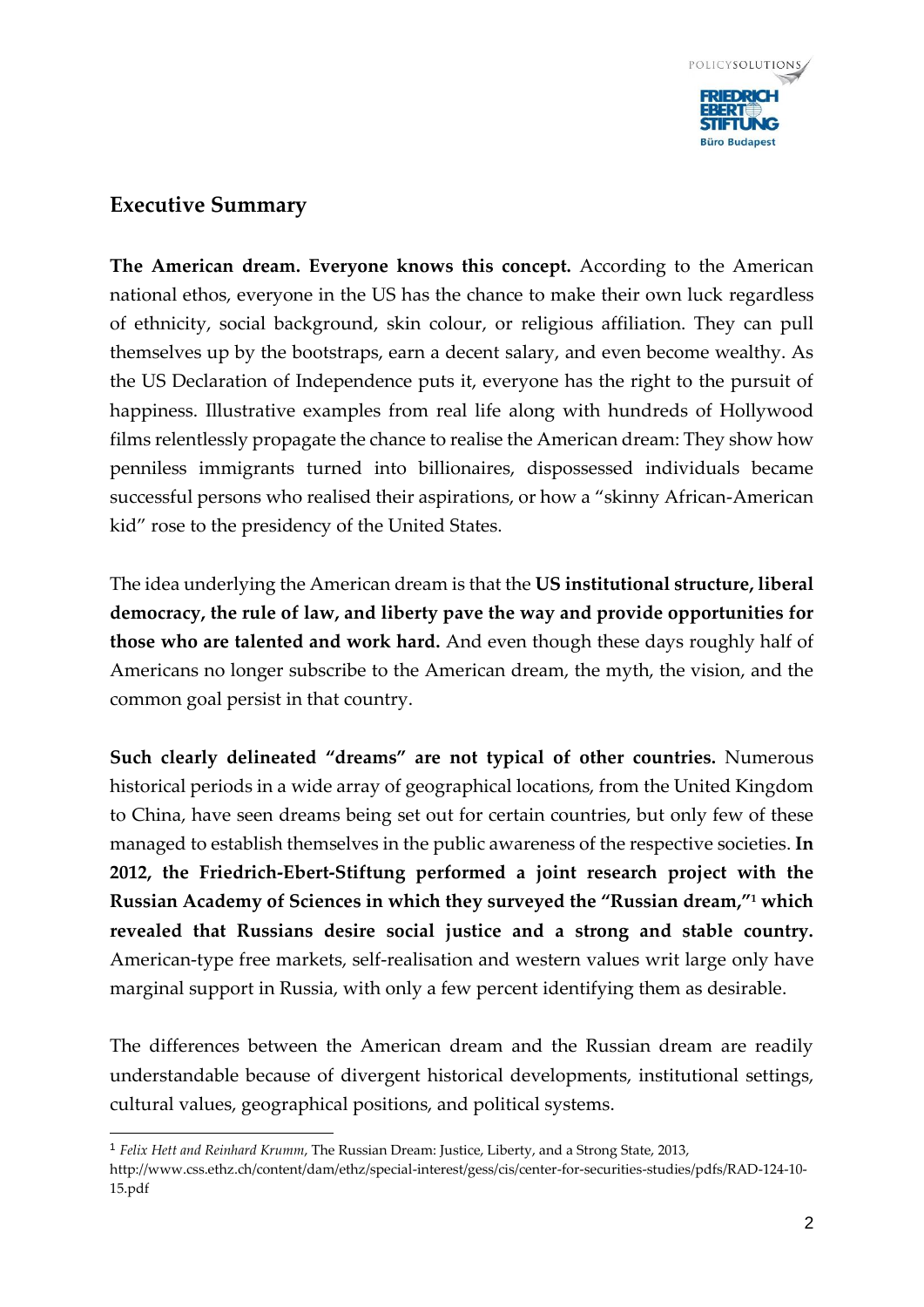

**But which one is the Hungarian dream closer to**? To the American dream of selfrealisation? To western liberal democracies? To the strong state preferred by the Russians? Or is there something like a special Hungarian dream? Do Hungarians dream at all? Do we have common goals, a public consensus about what constitutes an ideal society, an ideal "Hungarian life"?

**These are the questions that Policy Solutions and the Budapest office of the Friedrich-Ebert-Stiftung wanted to explore, and to this end we launched a major research project to find the answer to the question:** *What is the Hungarian dream?* In this research we performed **focus group interviews** in numerous locations throughout the country – in Budapest, Miskolc, Győr, and Szigetvár – and then we also conducted a **representative survey in the summer of 2017 on a 1,000-person sample.** Our partner in performing these surveys and focus groups was **Závecz Research**.

Our research questions cover four broad areas: the **dream patterns of Hungarians; how Hungarians relate to the past; Hungarians' plans for the present, and their ideas about the future.** 

As a first step in our research, we sought to ascertain **whether Hungarians dream at all, whether they have long-term goals in their lives.** Everyone has a different idea as to how dreams are realised. There are those who make plans and trust in themselves; there are those who pray to god and hope for help; and there are others still who want the state to help them realise their goals. The two think tanks involved in this project sought to find out **which methods we Hungarians prefer.** In this country, which is known for its pessimism, another important question was **whether we vest any hopes in the realisation of our dreams,** whether we believe that whatever the "Hungarian dream" may be, we have a chance at attaining it.

The results show that **society is divided into three major groups: roughly a third of Hungarians have dreams regarding the future, a quarter used to have such dreams but has since abandoned them, while a third have never even dared to dream. The age of 40 is a significant line of demarcation:** a substantial majority of those below this milestone have dreams, but beyond that age dreams appear to dissipate. A third of those over 40 are persons who used to have dreams but have given up on them.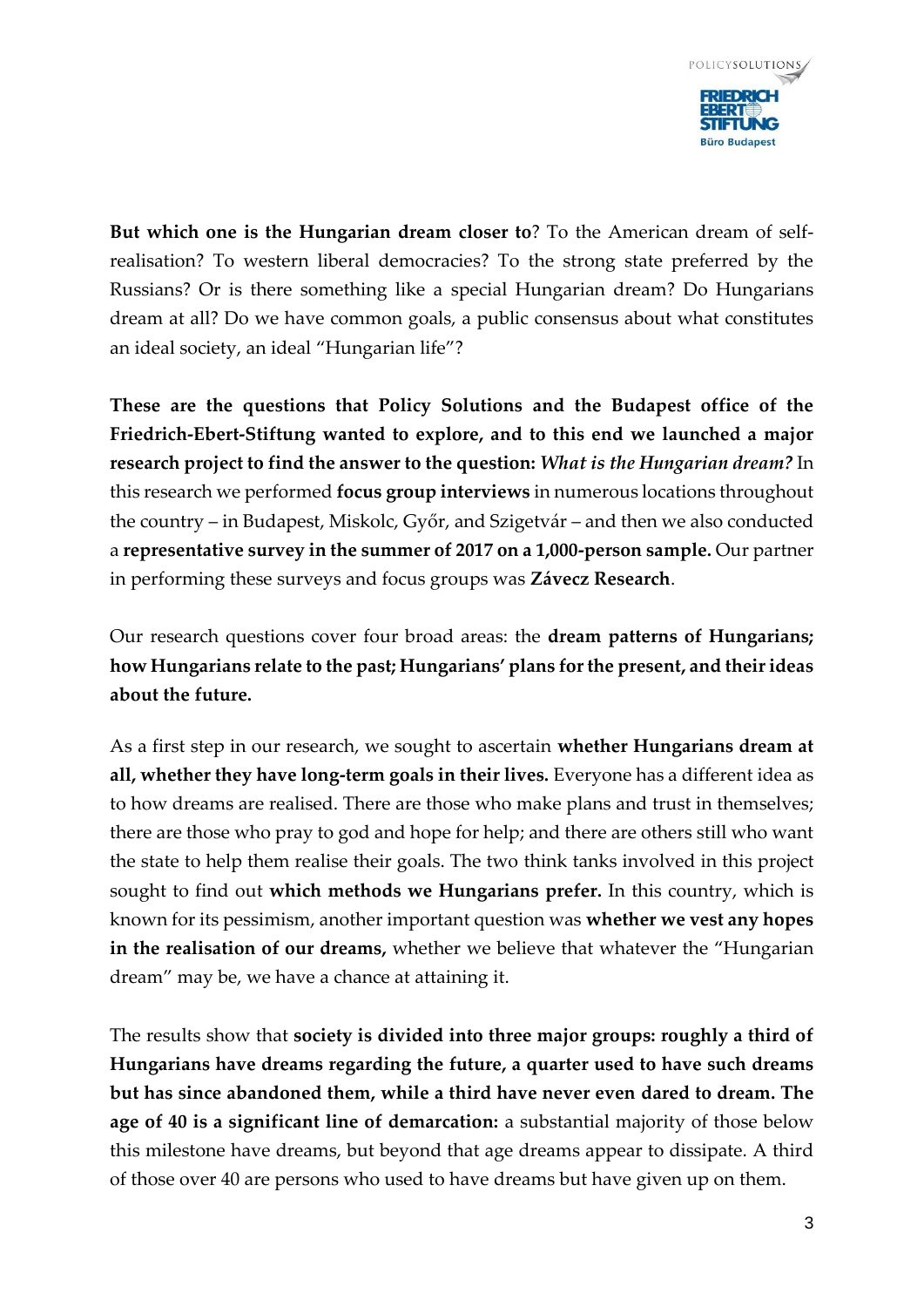

**Women are overrepresented among those who have abandoned their dreams.** Geographic variations in standards of living are also manifest with respect to dreams: those who most typically nourish some dreams tend to be persons with completed higher education and typically live in the country's wealthier regions, i.e. northwestern and central Hungary. Half of the people in southwestern Hungary, by contrast, have never had any dreams, **while in north Hungary the ratio of those who have given up on their dreams is exceedingly high.**

**The country is also divided into three parts with respect to the actions they take to realise their dreams. Every fourth Hungarian makes plans** and works to realise their goals. At the same time, however, **a quarter of Hungarians – especially the young – trust in the help of relatives or friends, in other words in the strength of their personal networks. Finally, a third of the population simply trust in a miracle or pray for their** dreams to be realised.

**Half of the Hungarian public evinces some degree of optimism regarding their**  future, that is they tend to be more confident than not that they will realise their goals. **One-third are decidedly pessimistic, however, they do not believe that their dreams will be realised**. While in central Hungary every fifth person says they are completely certain that they will attain their goals, in **eastern Hungary the corresponding ratio is a mere 4%.** 

In order to comprehensively understand the Hungarian dream, to sketch our ideas of the future, we must also get to know **what we think about the past.** That is why in this research we also asked respondents to **evaluate the great historical periods of the past hundred years or so, starting with the Austro-Hungarian monarchy all the way to the post-regime transition period.** Which period do they find it easier to identify with, when did Hungarians fare best? We examined the past 27 years since 1990 based on the assessments of individual governments in this period, and we were also curious to find out whether respondents thought that their parents' lives had been better than their own, and how they see their children's prospects as compared to their own.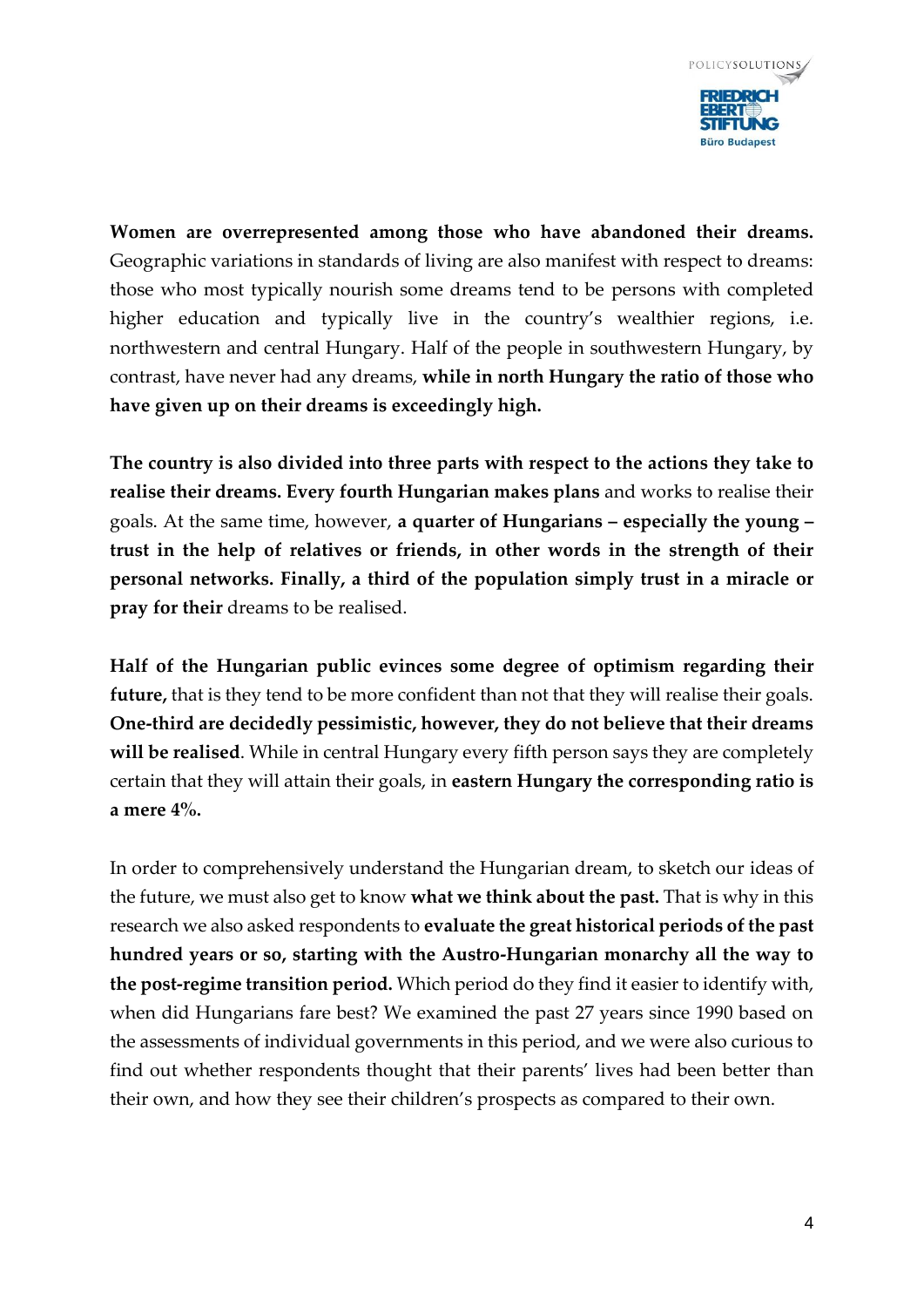

**The results show that for every fourth Hungarian, the pre-1989 Kádár regime was the best, this period was the "dream age" of the past century broadly understood.**  The older the respondents were and the lower their educational attainment, the more likely they were to take a positive view of the decades preceding democratic transition in Hungary. The old regime enjoyed especially high levels of support in northern Hungary, in the Northern Great Plain region, and in smaller villages generally.

**Apart from the most popular Kádár era, Hungarians were most likely to choose the answer "don't know" when we inquired which period they considered Hungary's golden age.** Especially **those under 30 were uncertain in this respect, over half of that age group were unable to provide an answer**. Those under 40 are the age group in which the post-1989 period enjoys a very slim plurality as compared to the pre-1989 period. A fifth of Hungarians feel that the post-transition period was the best period for them: especially those who are under forty years of age, live in Budapest, and are likely to have completed higher education tend to prefer the past 27 years. None of the other historical periods (Austro-Hungarian Monarchy, Horthy period, Rákosi era) has captured the imagination of a large segment of society, their levels of "support" in society at large are under 5%.

The low level of support for the post-transition period is also obviously reflected in the assessment of post-1989 governments. **Most of those surveyed did not even make a selection when asked which of the governments in recent years they had preferred: a fifth of the total Hungarian public assessed that none of these governments had been good for Hungary, while a quarter of respondents could not or did not want to answer this question**. Among the various governments that have been in office over the past 27 years, the **incumbent Orbán government became the most popular even though only 16% of the public picked it as the best government. On the whole, 31% of Hungarian assessed that Hungarians lived better under rightwing(-populist) governments, while 21% feel that we fared better when leftwing(-liberal) governments were in charge.** 

The nostalgia towards the Kadar-era is also manifest in the fact that **Hungarians tended to take a somewhat positive view of the past when we asked them how they see the situation of their parents' generation.** Thirty-one percent of respondents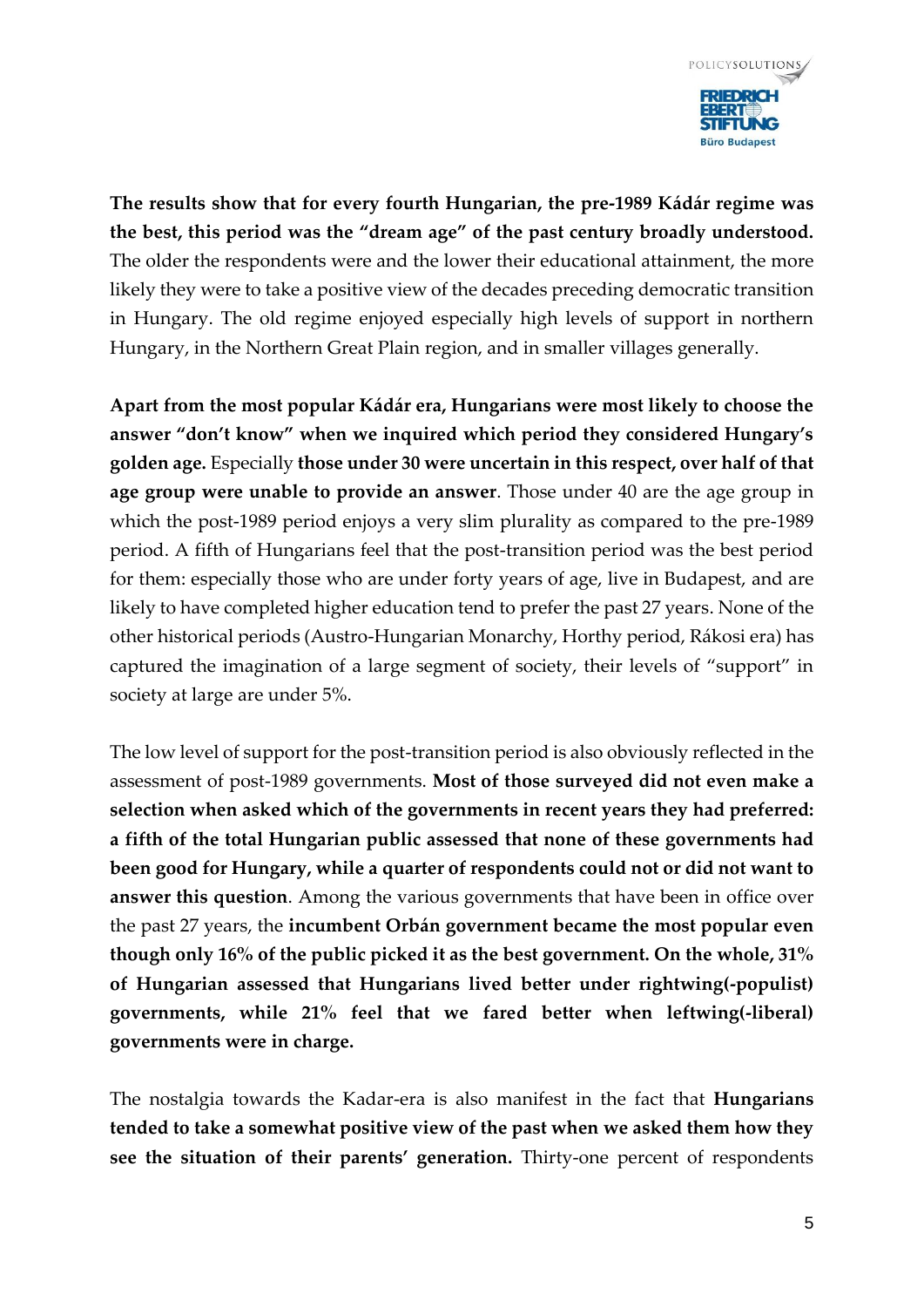

indicated that they believe their parents had been better off, 28% thought they had been worse off, and 35% assessed that there was no major change, that is when they were the same age as the respondents now, their parents' standard of living had been roughly the same as the respondents' own today. Similarly, **when we queried them about their dreams for the future, roughly a third of the population seemed very disappointed, a further third were resigned while the final third appeared optimistic**.

There may be many reasons to explain why dreams were realised in some cases and failed to be realised in others. **One may believe that some external factor facilitates or impedes the realisation of the Hungarian dreams:** NGOs, the European Union, the government, or even our own family. Thus, in our questions we also looked at these social agents and asked Hungarians to assess whether they assumed the aforementioned to have benevolent or malign intentions.

According to the Policy Solutions – FES study, **Hungarians primarily – that is seven out of ten respondents – trust family and friends when they need help in realising their dreams. Half of all respondents thought that it is up to us, that is the Hungarian society to help realise the Hungarian dream. Among institutions – which lagged far** behind personal relations on this question – **the European Union is considered the agent that is most likely to help in realising dreams;** a quarter of the public has a decidedly positive view of the EU in this context. It is a sign of the low level of confidence in institutions that **only 17% of the public expects the government to help them in realising their dreams, while 14% expect this from Hungarian corporations, 8% from multinationals, and 7% from NGOs.** The majority of respondents, however, fundamentally regard these agents as neutral in this context. **Negative sentiments are widespread when it comes to the role of the government, however, as four out of ten respondents assessed that the latter is impeding them in the realisation of their dreams.** 

In the case of multinational corporations, this ratio stands at 25%, but even Hungarian enterprises are viewed negatively in this context by a fifth of the population.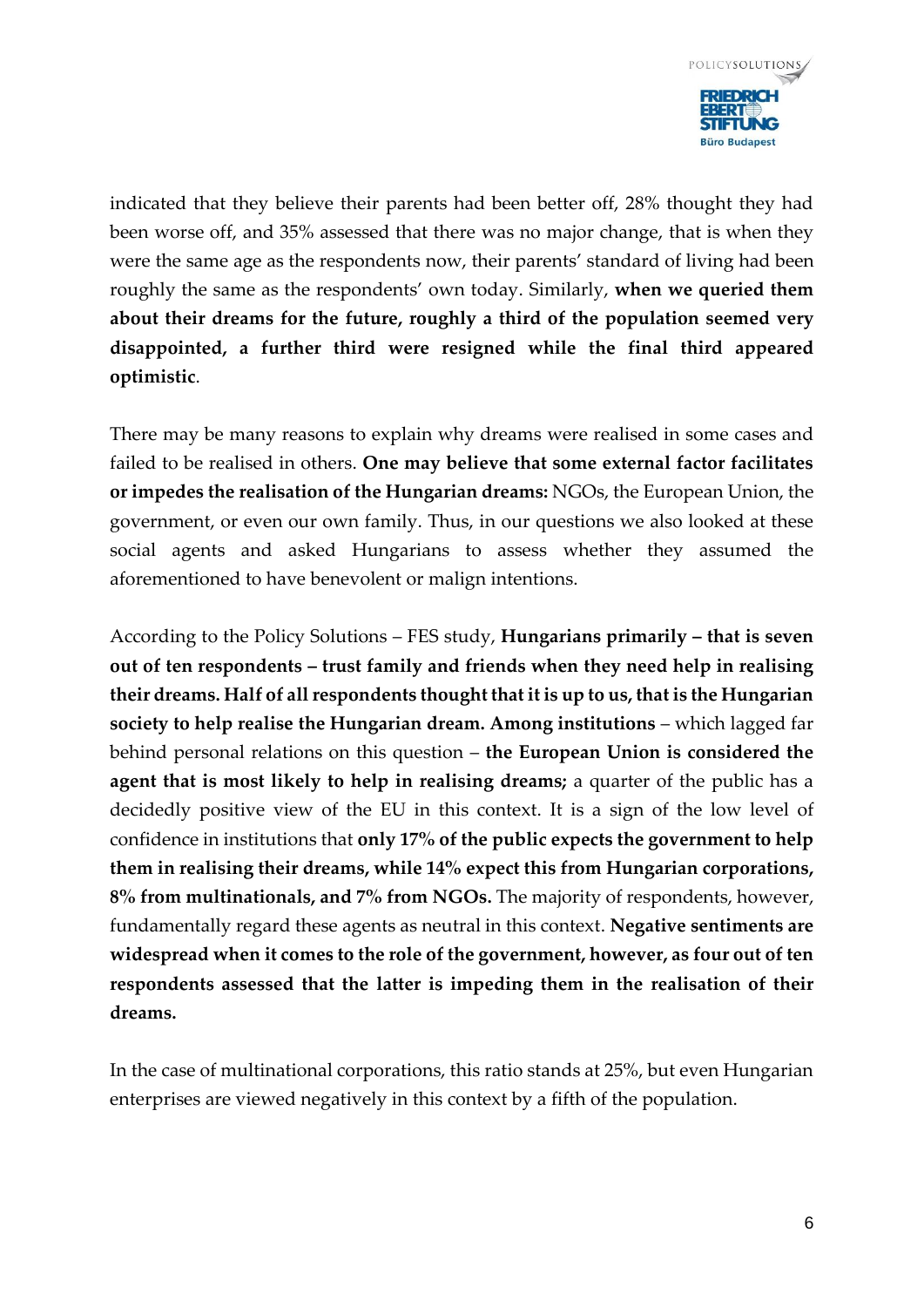

**Nevertheless, respondents indicated that the biggest obstacle to the realisation of dreams is their low income.** In 2016, Eurostat indicated that the net median income in Hungary stood at 124,000 (ca. 400 euros) forints while the average income was 192,000 (ca. 650 euros). Yet **with respect to incomes**, **it is not only the actual wages of Hungarians that lag far behind the corresponding values in western Europe, but so do their dreams:** only 12% of respondents indicated that they would need an income in excess of 500,000 forints to cover their expenses if they were living the life of their dreams. At the same time, 28% of Hungarians said they would need between 300,000 and 500,000 forints a month to live the life of their dreams, while 36% could make do with 200,000-300,000 to this end. **In other words, three-quarters of Hungarians indicated a monthly amount well above the median and mean salaries as the amount of money they would need to realise their dreams.** 

Looking at the respondents' assessment of past and present will help us better understand what Hungarians are dreaming about, what the Hungarian dream is. As one would expect, personal preferences diverge from the aspirations that individuals hold out for the state/country, but in both cases respondents were given a dozen different options. In order to allow us to present the different visions in the public concerning Hungary's future in sharp relief, we offered stark options such as whether Hungary should be part of the East or the West; whether it should maybe go its own distinct way; or whether it should aim to be more like specific countries, such as the United Kingdom, Austria, Switzerland, or other western or northern European countries; or whether it should be like Russia. Finally, we sought to gauge Hungarians' optimism towards the future.

Based on the responses in this segment, **Hungarians' most important personal aspiration is a healthy life.** This was the most frequently chosen option by respondents (56%) when they were asked what their most important personal dreams were. **After health, Hungarians most often indicated a desire for a pay or pension that was sufficient to provide them with a safe subsistence;** almost every second Hungarian chose this option. In terms of age distribution, this particular desire is most widespread among the oldest age group, those over 60 – similarly to the desire for a healthy life. Interestingly, **there is no correlation between higher educational attainment and the desire for a safe subsistence, as those with a maximum of 8 years**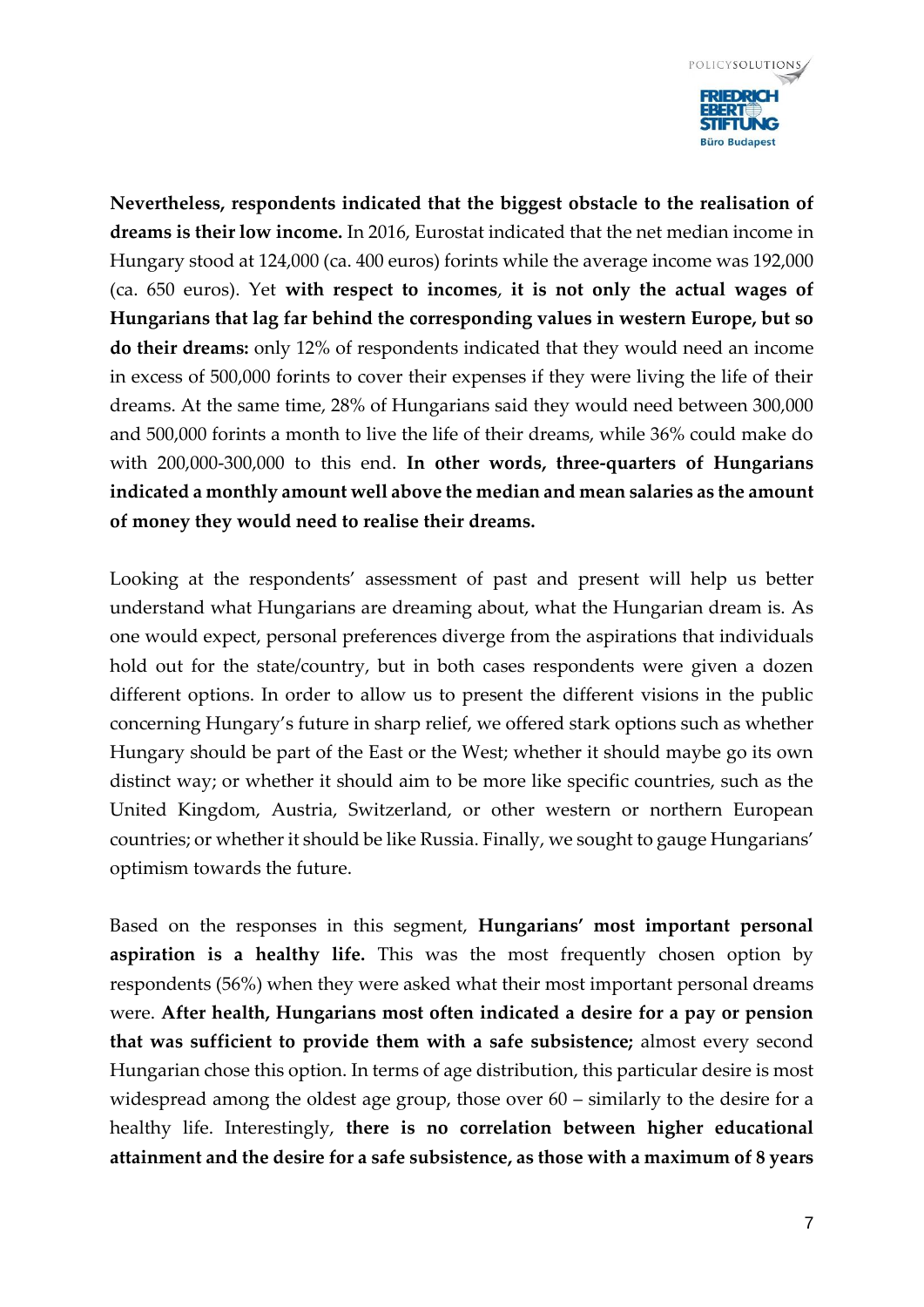

**of elementary education were just as likely to desire this as those with completed tertiary education and all groups in between the two. A happy relationship and family life** (mentioned by 42% of respondents) is closely correlated with age: the younger a respondent, the more likely he or she was to select this answer.

The notion that the **future of our children and grandchildren ought to be secure** is primarily of interest for those in their fifties, but it is also a priority for every second person in the entire public. **Job security and good working conditions** were primarily selected by younger respondents.

**Young respondents were also exceedingly more likely to dream of a nice spacious flat, foreign vacations, moving abroad, and learning foreign languages.** One striking data point was the **high ratio of young respondents, one-fifth, who indicated that they want to move abroad**. In terms of its regional distribution, this dream of emigration is most popular in northern Hungary. Interestingly, respondents in their fifties were most likely to say that they wanted to start their own business or NGO. Another surprising observation was **that respondents over the age of sixty were most likely to say that they wanted to do something to help our country, to boost Hungary's success (the number was still fairly low, however, at only 5%) as compared to the least patriotic generation of respondents, those in their thirties, only 1% of whom mentioned working for their country.** 

**Beyond the personal dreams, we also surveyed respondents about their hopes for the future. We wanted to find out what our compatriots thought it would take for Hungary to be a flourishing country 20 years hence.** 

**According to the respondents, the most important factors in making Hungary flourish would be significantly higher salaries and pensions –** this option was chosen by far more than half of all respondents. **The second most frequently mentioned aspect of a better future was an improvement in the healthcare system**, which was chosen by every third respondent. And the third most popular dream regarding the country's future was also financial in nature: 27% mentioned that **Hungary would need to be economically stronger and more modern**. The share of those **who view scaling back corruption as the key to Hungarian success** is just as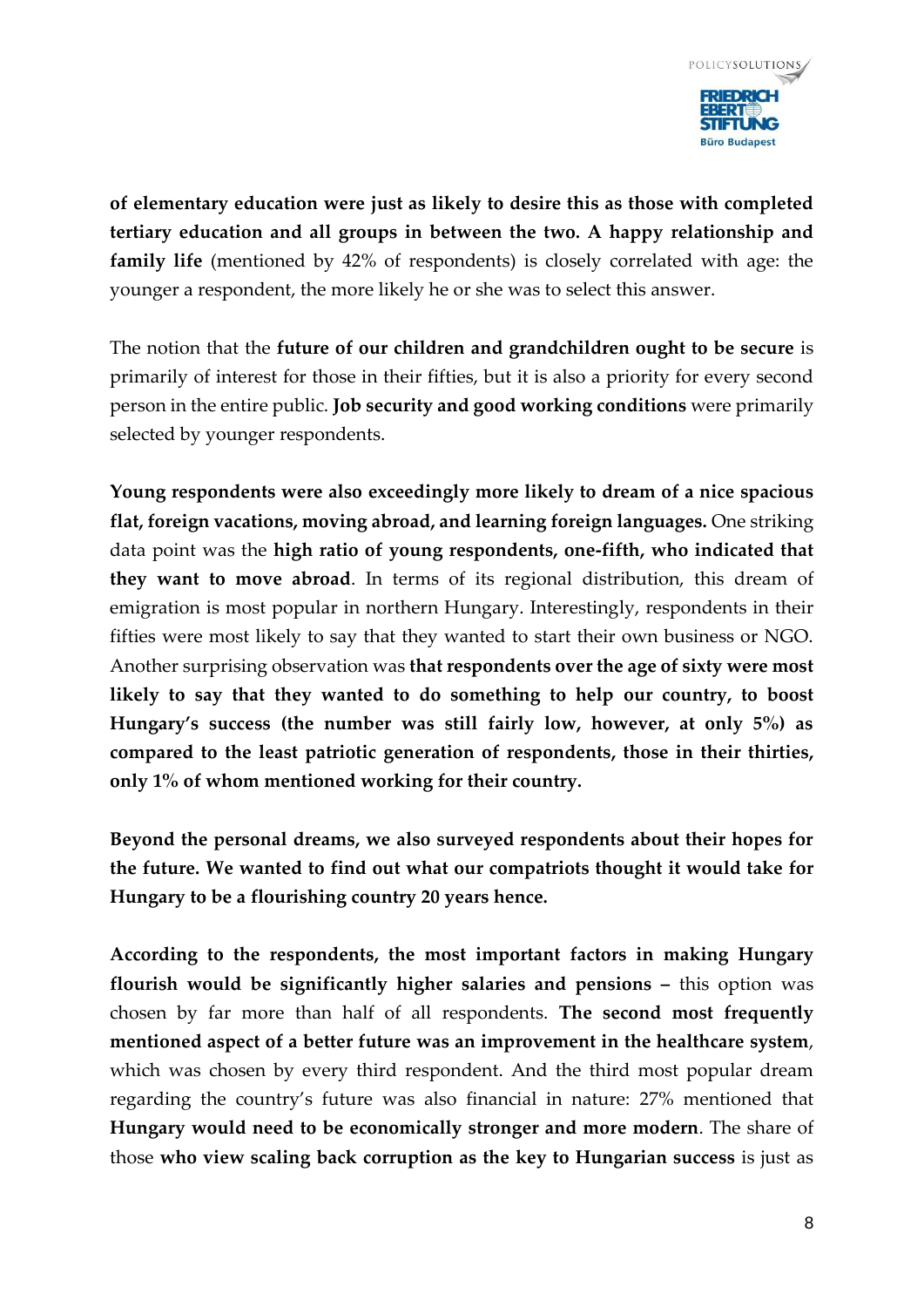

high. **Overcoming differences in wealth** is important to a quarter of Hungarians, primarily those in their fifties as well as respondents with at least eight years of primary education.

**Almost one in five respondents noted that Hungary would need peace and social cohesion to flourish. Ending immigration as an essential precondition for allowing Hungary's fortune to improve was mentioned especially often by respondents in their forties. Thirteen percent of the total population assessed that for the Hungarian dream to be realised, it is absolutely essential that no persons with a foreign cultural background or religion be allowed to settle in Hungary. The classical liberal fundamental principles of free competition and the protection of property were only considered vitally important by 4% of respondents.** The share **of those who think it would be crucial to restore Hungary's pre-Trianon borders was even lower, however.** 

As it emerges from the answers presented thus far, **the "Hungarian dream" is very different from the American conceptions of self-realisation and free markets, while it is closer to continental western European values and especially remote from the self-understanding of eastern traditional societies.** The latter was also readily apparent when we asked respondents whether Hungary ought to look more like a western or an eastern country or if it should follow its own path. The answers revealed that the notion of **an eastern orientation was not supported by any significant share of the public** (2%), **while at the same time the share of those who think we should look more like western Europe (e.g. Austria) was roughly just as high as the ratio of those who think Hungary should follow its own path.** The idea of a "Third Way" or a "Hungarian way" is very strongly present in Hungarians' thinking, in fact it commands a slightly larger following than the idea of becoming more like the western world.

Looking at the latter issue in more detail, we observe that **of the European countries, Hungarians would most likely choose Austria (24%) or Switzerland (22%) as a model,** followed with a substantial gap by Germany (11%) and the Scandinavian countries (10%). Only 7% of respondents chose England, while only 2% each would want Hungary to look like France or Russia. **At the same time, however, a very high**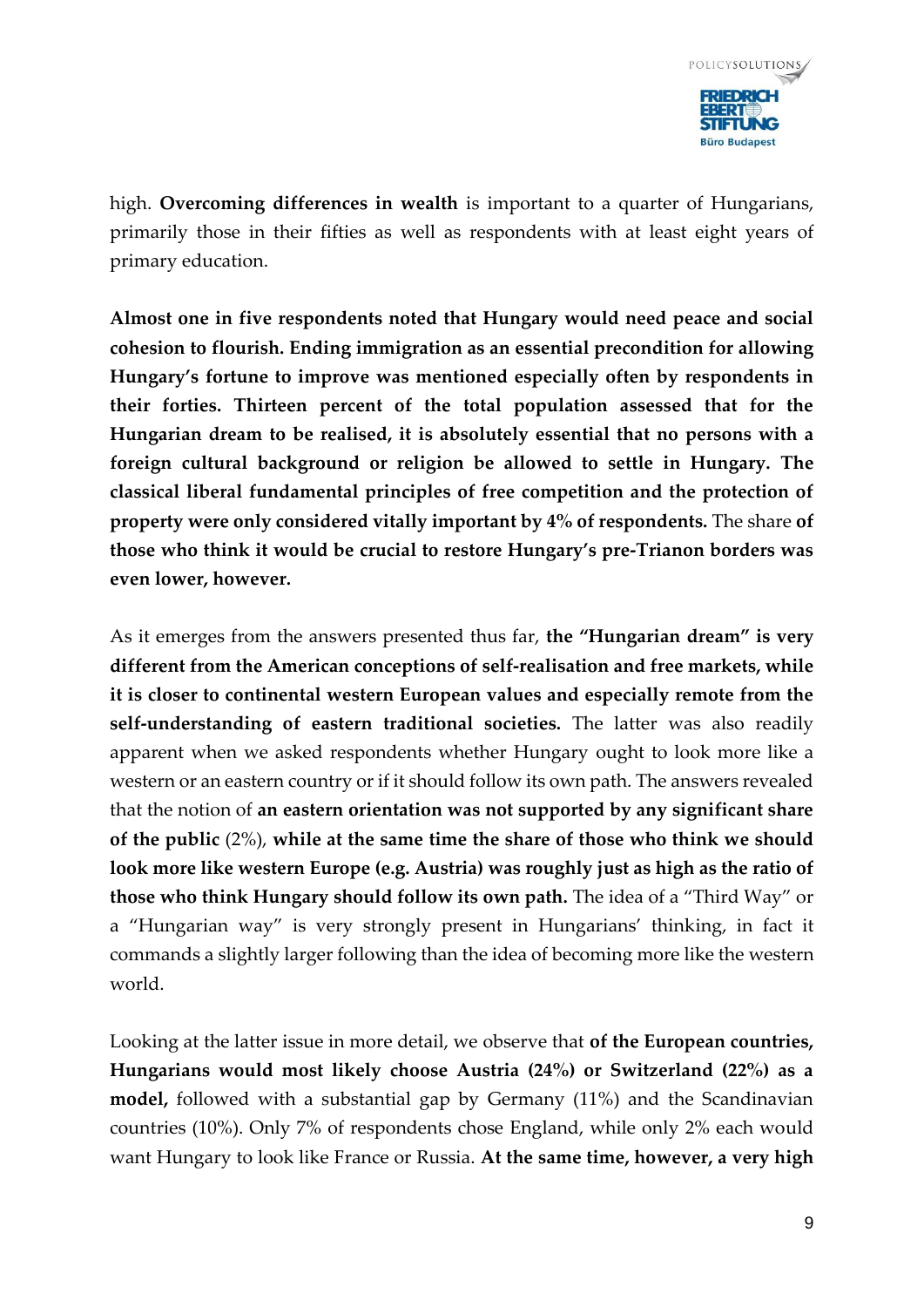

**percentage of respondents, 22%, could not or did not want to name any country that they thought of as a role model for Hungary.**

**So, what's the Hungarian dream like?** Primarily, **we long for material well-being and good health,** which we want to attain **through a combination of our own values and western values**. Economic development, wealth, a reduction in income disparities, less corruption – **in other words material issues beat out all other types of dreams**. In addition to making sure that our wallets are full, **we primarily expect the state to improve healthcare.** The vast majority of Hungarians are interested in their own **personal wealth and security rather than the fate of the country as a whole.** 

Hungarians are **most likely to trust their immediate environment and their social networks** rather than institutions. **Hence family is a key value for them:** young people desire stable romantic relationships, while the elderly want security for their children and grandchildren. Nevertheless, **an attachment to nature and environmental protection** are among the few post-materials values that also are present in society. At the same time, a sense of **wanting to leave** is also fairly widespread among Hungarians: every fifth believes that they will realise their dreams abroad, and the possibility to travel is among the more important dreams throughout all social strata.

**Thus, Hungarians do not want either an unfettered market or a multicultural society. At the same time, the majority of society also appear unmoved by traditionalist values, nationalism, and the restoration of the pre-Trianon borders. American-type self-realisation is just as remote from the majority's dream as the Russian-type strong law and order state.** On the whole, what best captures the Hungarian dream is the notion that **Hungarians wish they lived some 800 kilometres further west – somewhere near the Austrian-Swiss border: in the predictability, safety, and social equality of the Kádár regime combined with a western European standard of living.**